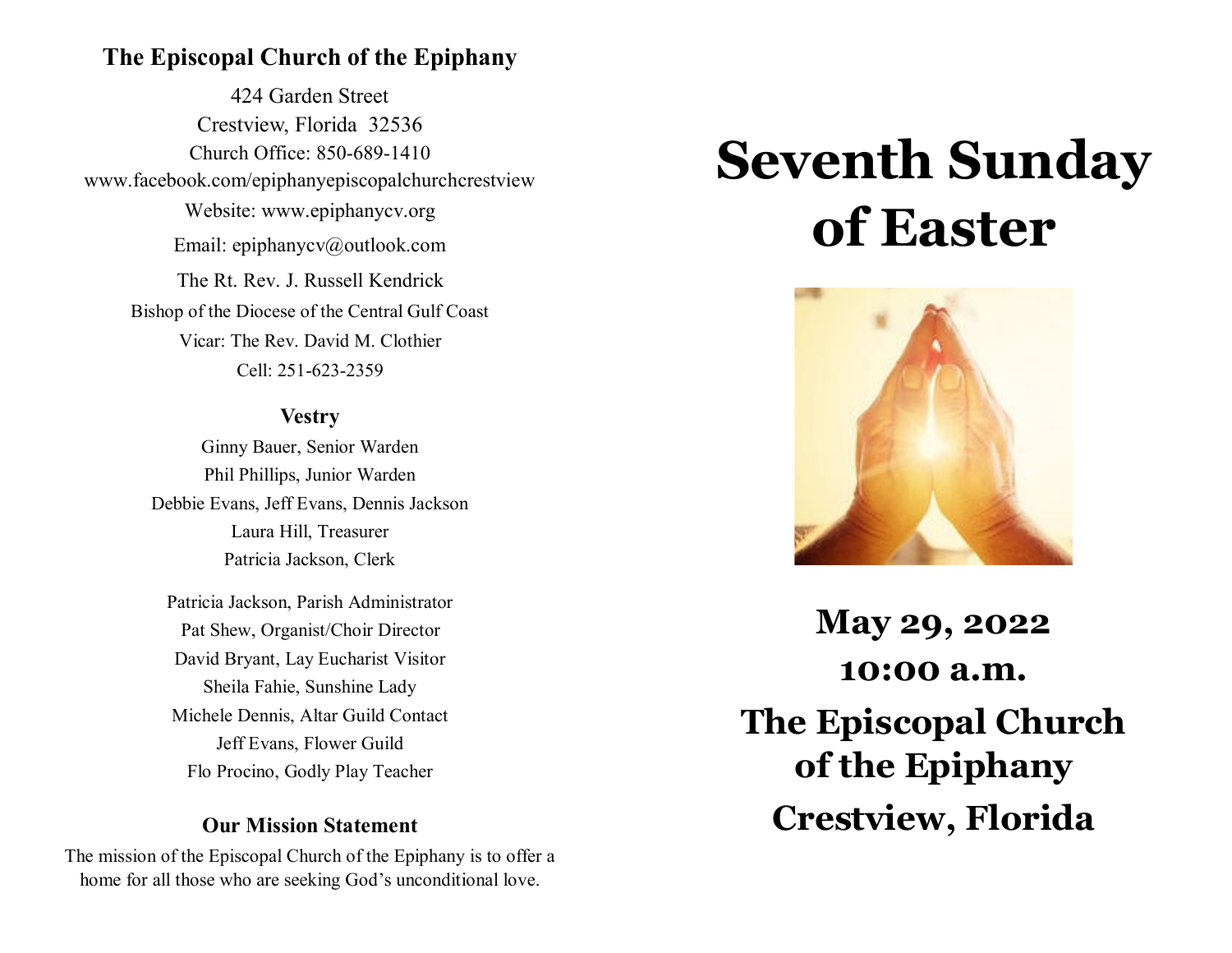*Hymns used today come from the 1982 Hymnal and the Celebration Hymnal (indicated with the prefix CH) and an insert.*

# **The Holy Eucharist: Rite Two**

#### **Prelude**

**Processional Hymn 214** Hail the day that sees Him rise

# **The Word of God**

*Celebrant* Alleluia! The Lord has risen! *People* The Lord has risen indeed! Alleluia!

Almighty God, to you all hearts are open, all desires known, and from you no secrets are hid: Cleanse the thoughts of our hearts by the inspiration of your Holy Spirit, that we may perfectly love you, and worthily magnify your holy Name; through Christ our Lord. *Amen.*

#### **The Gloria S-280**

Glory to God in the highest, and peace to his people on earth. Lord God, heavenly King, almighty God and Father, we worship you, we give you thanks, we praise you for your glory. Lord Jesus Christ, only Son of the Father, Lord God, Lamb of God, you take away the sin of the world: have mercy on us; you are seated at the right hand of the Father: receive our prayer. For you alone are the Holy One, you alone are the Lord, you alone are the Most High, Jesus Christ, with the Holy Spirit, In the glory of God the Father. Amen.

#### *Please remember in your prayers:*

Adley Hipwell, Amy & Anthony Lehatto, Brenda Montgomery, Cyndy Duffy, Debra Evans, Dennis Jackson, Donna Andrews, Jack Chow, Janice Tyler, Jeff Evans, Katie Furby, Marion Hudson, Mary Meehan, Michele Dennis, Nikole Webb, Nina Gault, Pam Phillips, Steve & Buni O'Brien, Shelly Green, Sue Reaves, Sybil King, Tom and Hilda Maroney, and Yvonne Hudson.

#### *Those who give their lives in military service*

Capt. John Tinsley, SSgt. Andrew Britton Mihalo, Sgt. 1st Class Andrew Weathers, and Randy Treadwell

#### **Diocesan Cycle of Prayer**

St. Mary's, Milton; and Easterling Correctional Facility, Clio, Alabama

*May the most Sacred Heart of Jesus be praised, adored and glorified in the whole world forever and ever. Amen.*

#### *Announcements*

- Birthdays & Anniversaries
- Hymn Sing on June 12 at 6 p.m.
- Christian education class on prayer today
- Recognizing our graduates
- Communion rail/intinction
- Friday morning fellowship each week: Altar Guild at 10 a.m. and hymn practice at 10:30 am. (All are also invited to join in the choir rehearsal each Sunday at 9:30 am.)

*Your presence is a blessing to the Church of the Epiphany! We hope you will experience the grace and love of God here with us, whether you have been a part of our church for years, or are walking through our doors for the first time.*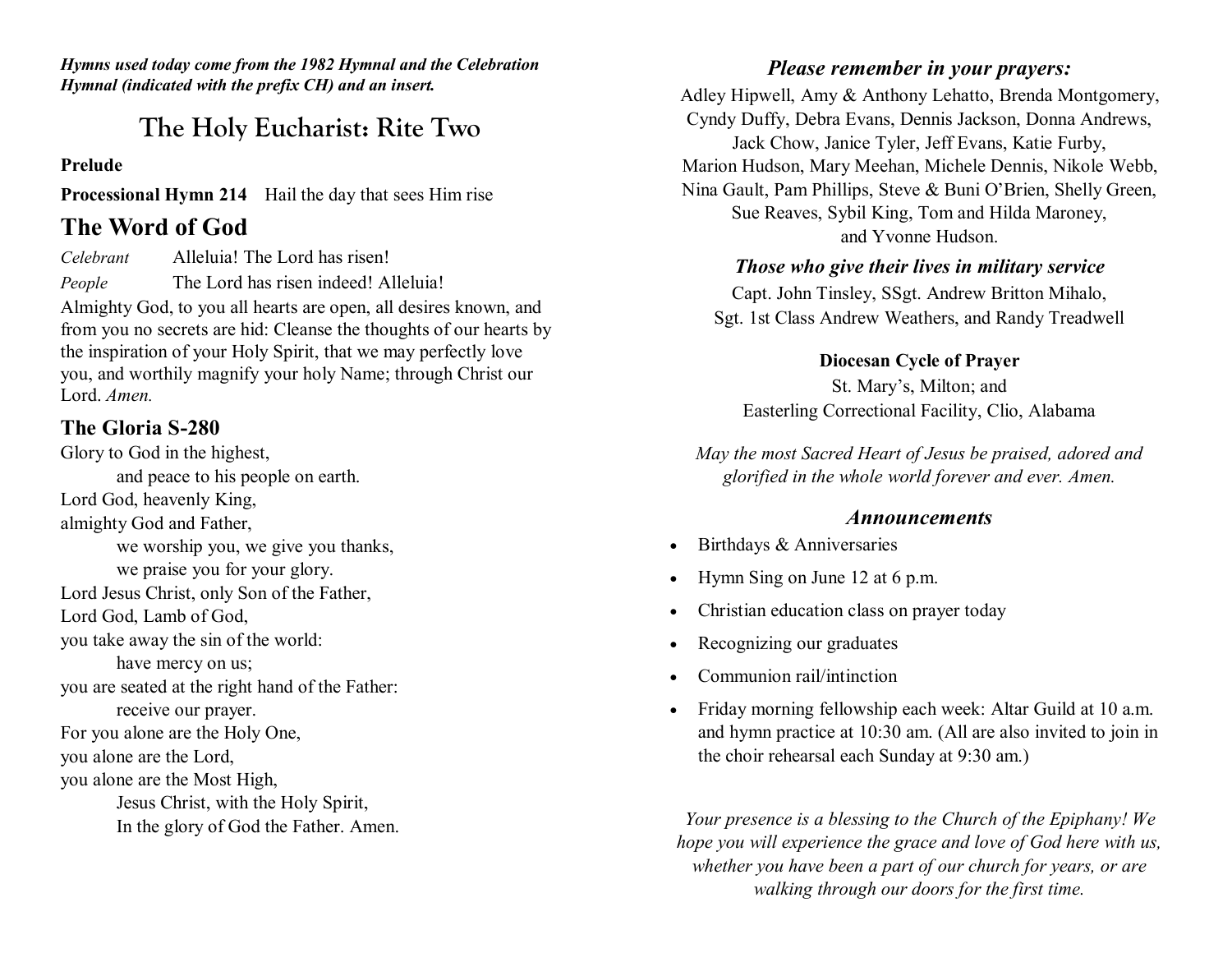#### **Communion Hymns CH-630** What a friend we have in Jesus **CH-638** I need Thee every hour

### **Post Communion Prayer**

*Celebrant* Let us pray,

*People* **Eternal God, heavenly Father,** you have graciously accepted us as living members of your Son our Savior Jesus Christ, and you have fed us with spiritual food in the Sacrament of his Body and Blood. Send us now into the world in peace, and grant us strength and courage to love and serve you with gladness and singleness of heart; through Christ our Lord. Amen.

# **The Blessing**

May the peace of God that passes all understanding keep your heart and mind in the knowledge and love of God and his son Jesus Christ and the blessing of God almighty, the Father, the Son, and the Holy Spirit, be among you and remain with you always. Amen.

# **The Procession into the World**

**Hymn 450** All hail the power of Jesus' name

# **The Dismissal**

*Celebrant* Go forth into the world, rejoicing in the power of the Holy Spirit. Alleluia, alleluia!

*Thanks be to God. Alleluia, alleluia!*

| Celebrant | The Lord be with you. |
|-----------|-----------------------|
| People    | And also with you.    |
| Celebrant | Let us pray.          |

O God, the King of glory, you have exalted your only Son Jesus Christ with great triumph to your kingdom in heaven: Do not leave us comfortless, but send us your Holy Spirit to strengthen us, and exalt us to that place where our Savior Christ has gone before; who lives and reigns with you and the Holy Spirit, one God, in glory everlasting. *Amen.*

# **The Lessons (insert)**

The First Lesson: Acts 16:16-34

Psalm 97

The Second Lesson: Revelation 22:12-14,16-17,20-21

**Hymn CH-617** Near to the heart of God

- *Celebrant* The Holy Gospel of our Lord Jesus Christ
- *People* **C**Glory to you, Lord Christ.
- The Gospel: John 17:20-26
- *Celebrant* The Gospel of the Lord
- *People* Praise to you, Lord Christ.

**The Sermon** The Rev. David M. Clothier

# **The Nicene Creed**

We believe in one God, the Father, the Almighty, maker of heaven and earth, of all that is, seen and unseen. We believe in one Lord, Jesus Christ, the only Son of God, eternally begotten of the Father, God from God, Light from Light, true God from true God, begotten, not made, of one Being with the Father. Through him all things were made.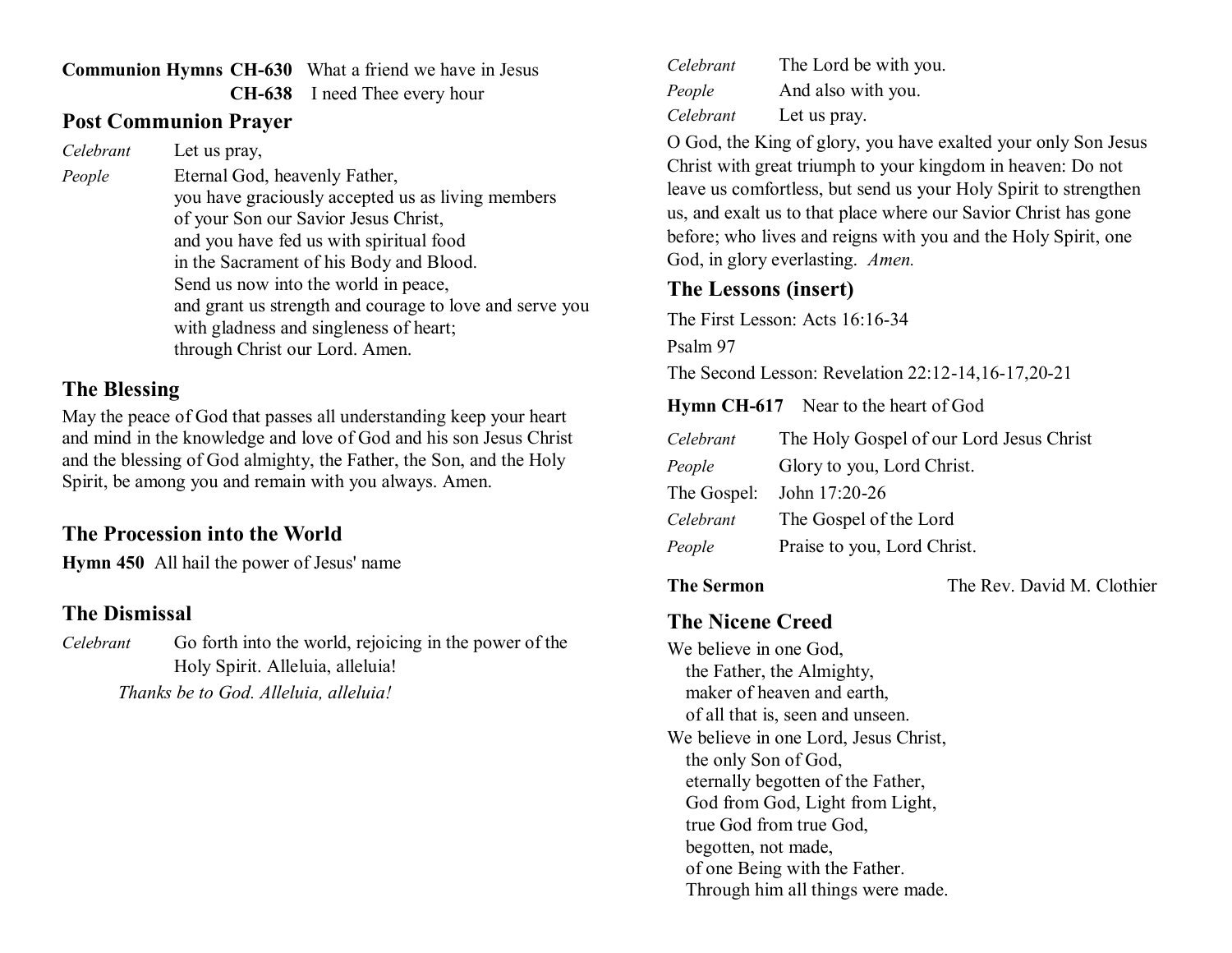For us and for our salvation he came down from heaven: by the power of the Holy Spirit he became incarnate from the Virgin Mary, and was made man. For our sake he was crucified under Pontius Pilate; he suffered death and was buried. On the third day he rose again in accordance with the Scriptures; he ascended into heaven and is seated at the right hand of the Father. He will come again in glory to judge the living and the dead, and his kingdom will have no end. We believe in the Holy Spirit, the Lord, the giver of life, who proceeds from the Father and the Son. With the Father and the Son he is worshiped and glorified. He has spoken through the Prophets. We believe in one holy catholic and apostolic Church. We acknowledge one baptism for the forgiveness of sins. We look for the resurrection of the dead, and the life of the world to come. Amen.

# **The Prayers of the People**

*Written by the summer campers at Camp Beckwith*

We give you thanks for the beauty of earth and sky and sea; for the richness of forests, and bayous, for the songs of birds and the loveliness of flowers. Increase our reverence for the beauty and the mystery of life; give us new insight into your purposes for us as stewards of your creation, and give us wisdom and determination in making provision for its future in accordance with your will.

*Lord in your mercy, Hear our prayer* 

For all the leaders of the people of the world, that your holy and life-giving Spirit may so move their hearts and guide their actions, that barriers which divide us may crumble, suspicions disappear, and hatreds cease; that our divisions being healed, we may live in justice and peace.

*Lord in your mercy, Hear our prayer* 

We celebrate the memorial of our redemption, O Father, in this sacrifice of praise and thanksgiving. Recalling his death, resurrection, and ascension, we offer you these gifts.

Sanctify them by your Holy Spirit to be for your people the Body and Blood of your Son, the holy food and drink of new and unending life in him. Sanctify us also that we may faithfully receive this holy Sacrament, and serve you in unity, constancy, and peace; and at the last day bring us with all your saints into the joy of your eternal kingdom.

All this we ask through your Son Jesus Christ: By him, and with him, and in him, in the unity of the Holy Spirit all honor and glory is yours, Almighty Father, now and for ever. *AMEN.*

And now, as our Savior Christ has taught us, we are bold to say,

Our Father, who art in heaven, hallowed be thy Name, thy kingdom come, thy will be done, on earth as it is in heaven. Give us this day our daily bread. And forgive us our trespasses, as we forgive those who trespass against us. And lead us not into temptation, but deliver us from evil. For thine is the kingdom, and the power, and the glory, for ever and ever. Amen.

# **The Breaking of the Bread**

Alleluia. Christ our Passover is sacrificed for us; *Therefore let us keep the feast. Alleluia.*

# **The Invitation**

These are the gifts of God for the People of God. Take them in remembrance that Christ died for you and feed on him in your hearts by faith and with thanksgiving.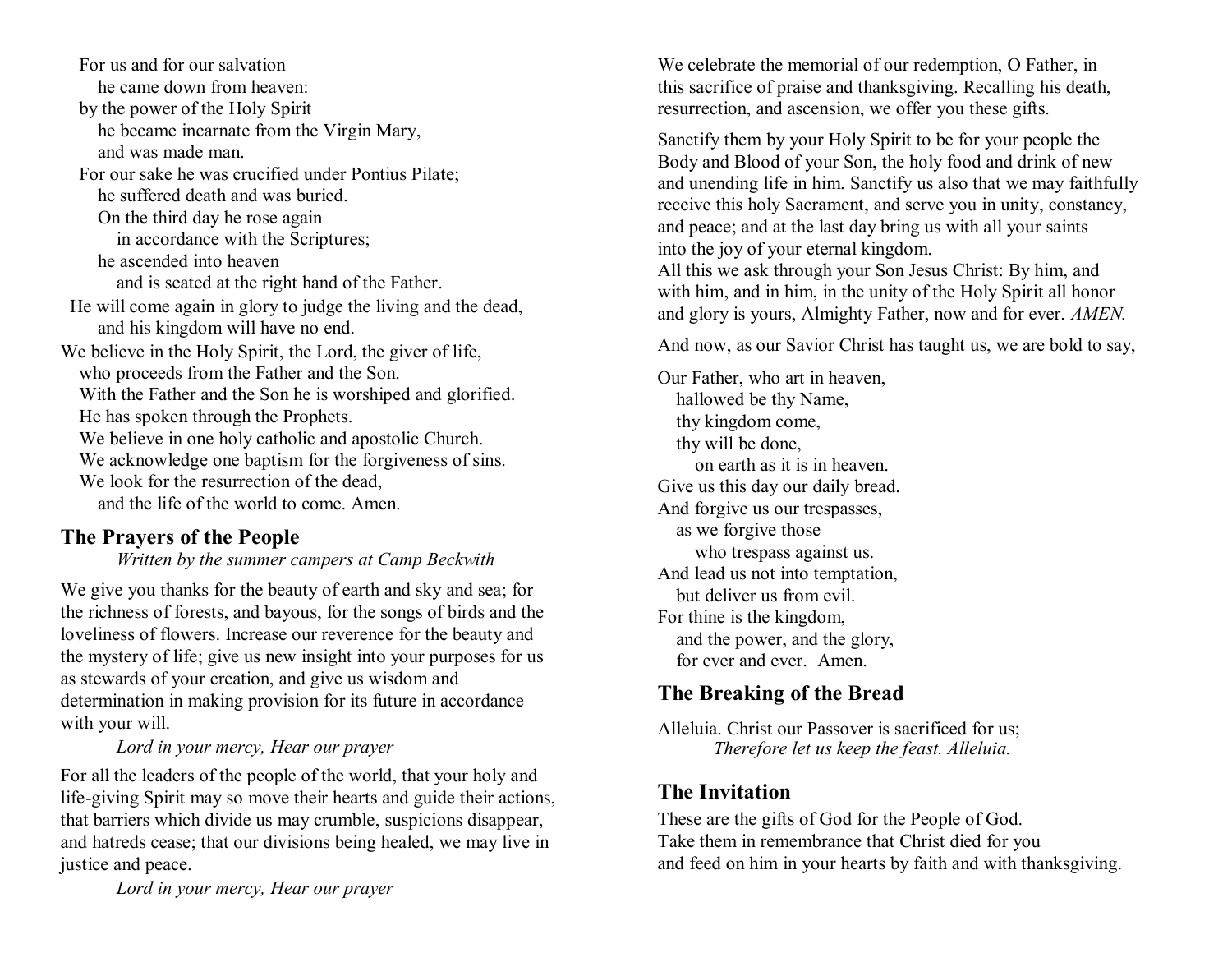#### **Sanctus S-130** *sung*

Holy, holy, holy Lord, God of power and might, Holy, holy, holy Lord, God of power and might, heaven and earth are full, full of your glory. Hosanna in the highest. Hosanna in the highest. Blessed is he who comes in the name of the Lord.

Hosanna in the highest. Hosanna in the highest.

### *The people stand or kneel.*

Holy and gracious Father: In your infinite love you made us for yourself, and, when we had fallen into sin and become subject to evil and death, you, in your mercy, sent Jesus Christ, your only and eternal Son, to share our human nature, to live and die as one of us, to reconcile us to you, the God and Father of all.

He stretched out his arms upon the cross, and offered himself, in obedience to your will, a perfect sacrifice for the whole world.

On the night he was handed over to suffering and death, our Lord Jesus Christ took bread; and when he had given thanks to you, he broke it, and gave it to his disciples, and said, "Take, eat: This is my Body, which is given for you. Do this for the remembrance of me."

After supper he took the cup of wine; and when he had given thanks, he gave it to them, and said, "Drink this, all of you: This is my Blood of the new Covenant, which is shed for you and for many for the forgiveness of sins. Whenever you drink it, do this for the remembrance of me."

Therefore we proclaim the mystery of faith:

*All:* Christ has died. Christ is risen. Christ will come again.

*The Celebrant continues*

For our diocesan family, that we may grow in love for one another and for all people. Strengthen the faithful, arouse the careless, and restore the penitent. Grant us all things necessary for our common life, and bring us all to be of one heart and mind within your holy Church.

# *Lord in your mercy, Hear our prayer*

For our teenagers who are claiming their lives, for our children who are beginning their lives. Sustain them, O Lord, in your Holy Spirit. Give them an inquiring and discerning heart, the courage to will and to persevere, a spirit to know and to love you, and the gift of joy and wonder in all your works.

#### *Lord in your mercy, Hear our prayer*

O God, in the course of this busy life, thank you for times of refreshment and peace; grant that we may so use our leisure to rebuild our bodies and renew our minds, that our spirits may be opened to the goodness of your creation.

#### *Lord in your mercy, Hear our prayer*

For all people who have no time for leisure, for the poor and neglected persons whom it would be easy for us to forget: the homeless and the destitute, the sick and suffering, and all who have none to care for them. We pray especially for refugees and those who are for them.

#### *Lord in your mercy, Hear our prayer*

This hour we turn to you, O Lord, in full knowledge of our frailty, our vulnerability, and our great need as your mortal creatures. We cry to you, as one human family, unsure of the path ahead, unequal to the unseen forces around us, frightened by the sickness and death that seem all too real to us now. Stir up your strength and visit us, O Lord; be our shield and rock and hiding place! Guide our leaders, our scientists, our nurses and doctors. Give them wisdom and fill their hearts with courage and determination. Make even this hour, O Lord, a season of blessing for us, that in fear we find you mighty to save, and in illness or death, we find the cross to be none other than the way of life.

*Lord in your mercy, Hear our prayer*